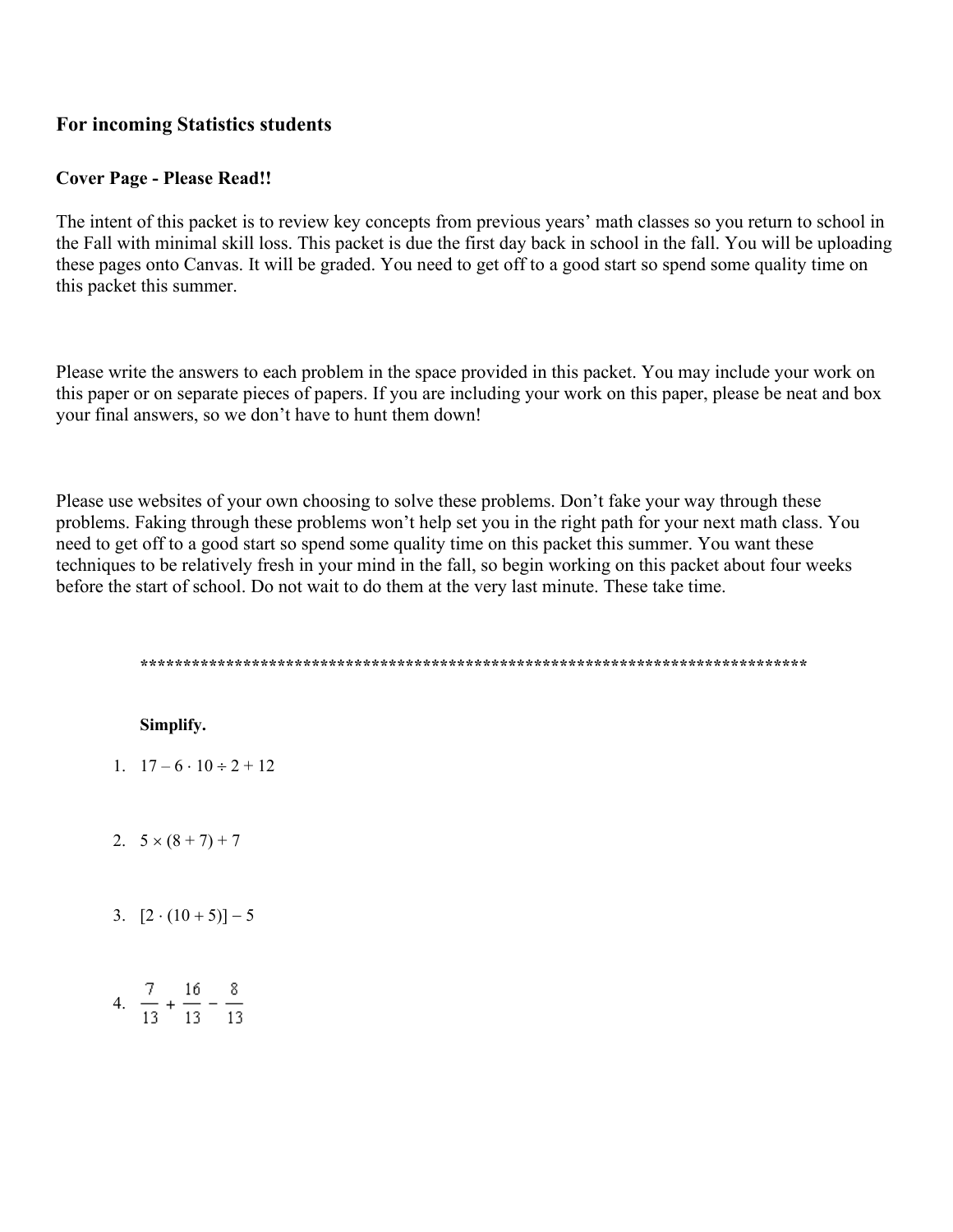

### Evaluate.

14.  $47 + 2d$ , for  $d = 3$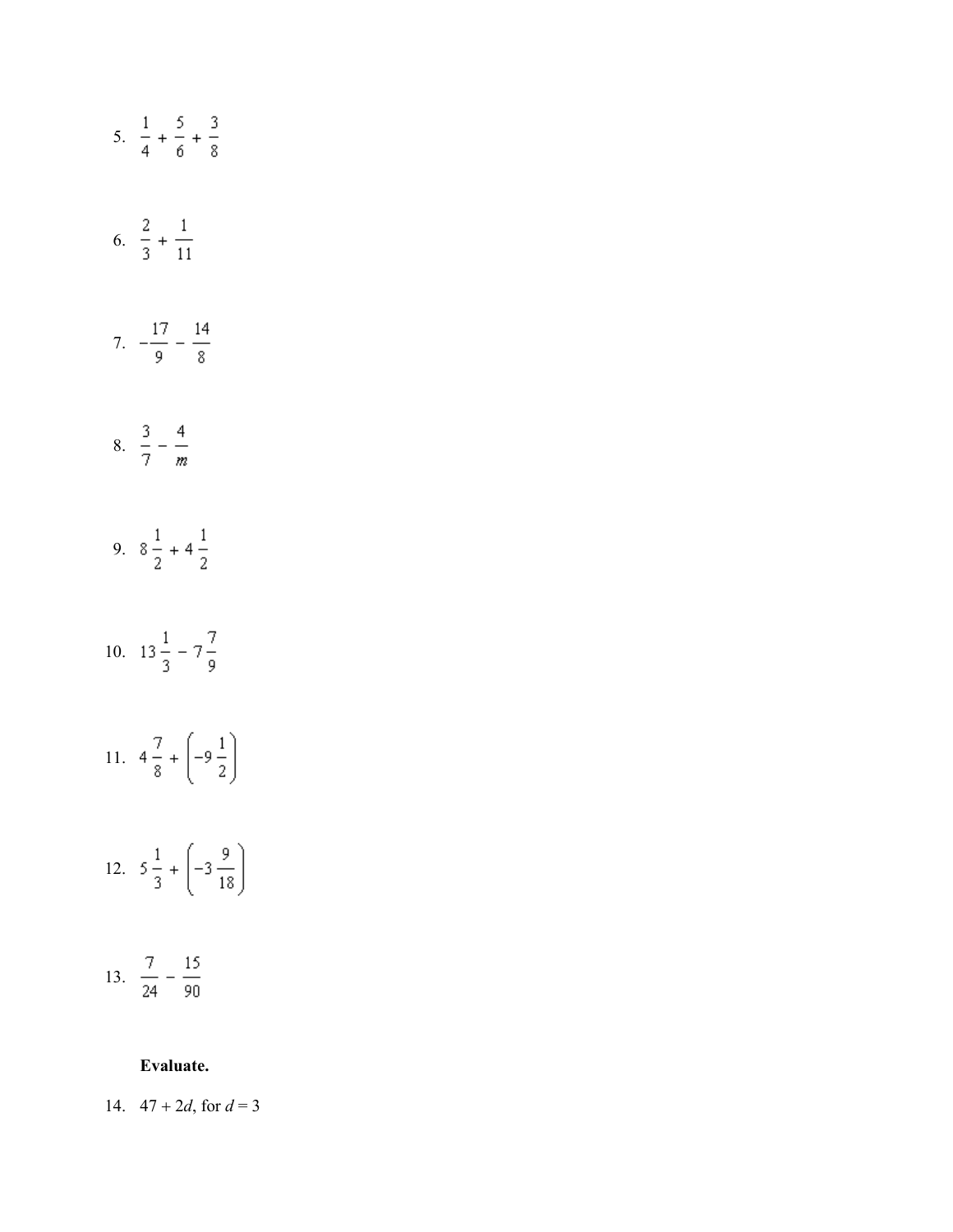15. 
$$
\frac{dp}{d+p}
$$
 for  $d = 8$  and  $p = 1$ 

16.  $3(10m + 3z + 12)$  for  $m = 3$  and  $z = 6$ 

# **Simplify the product.**

- 17.  $4(-7)$
- 18.  $-8(-9)$
- 19.  $-4 \cdot 10 \cdot 6$

#### **Simplify the expression.**

- 20.  $7d+12-4d-3$
- 21.  $9 5(-7x + 5)$

## **Use the Distributive Property to multiply.**

- 22.  $5(2t-5)$
- 23. Suppose you have 30 CDs. You know that you have 11 more CDs than your friend. Write and solve an equation to find the number of CDs your friend has.
- 24. The odometer in your mother's car reads 2056 miles less than the odometer in your uncle's car. Your mother's odometer reads 22010 miles. About how many miles are on the odometer of your uncle's car?
- 25. A road has a speed limit of 30 mi/h. Write an inequality that describes the legal speeds *r* for motor vehicles.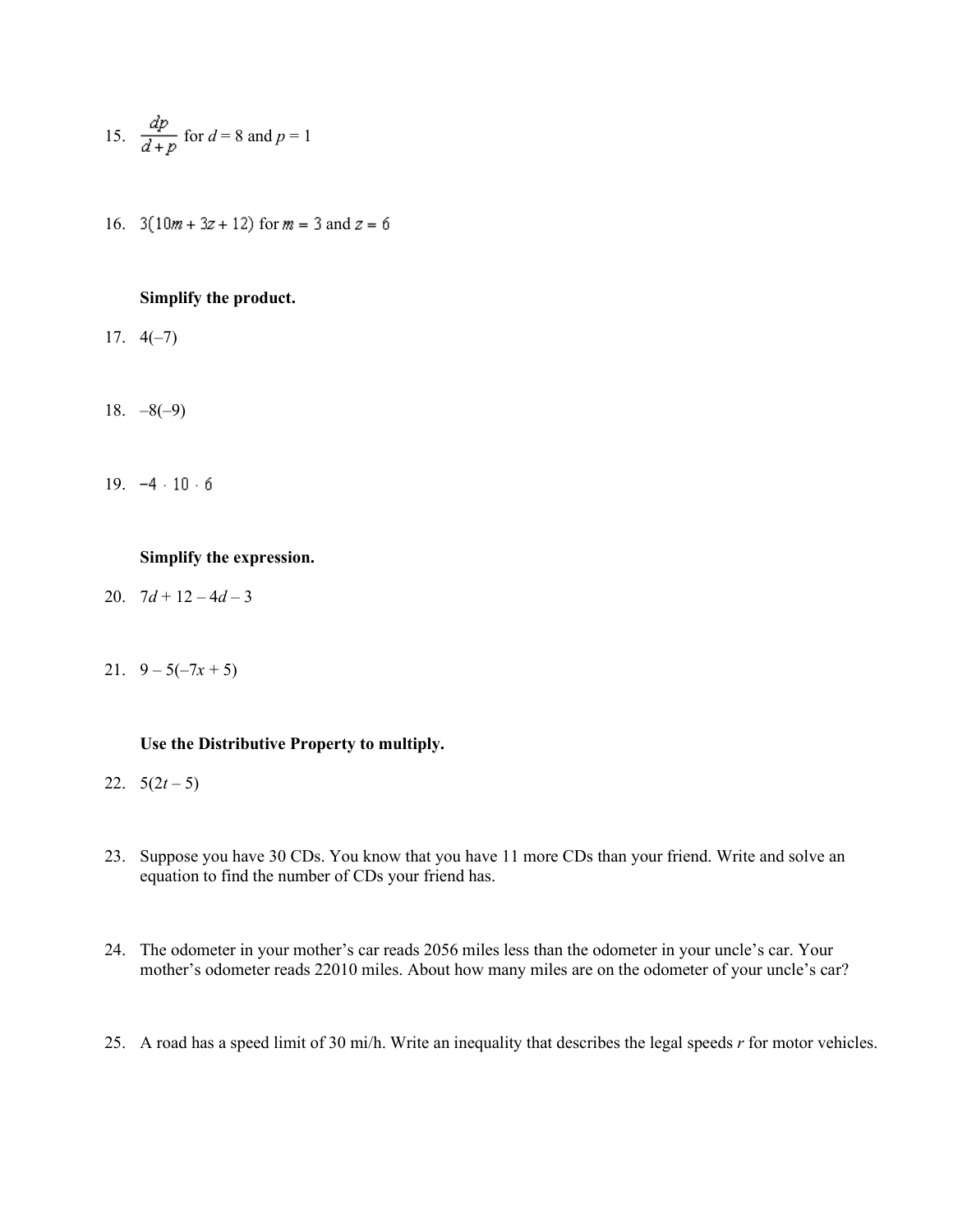26. Write an inequality for the sentence. Graph the solution on a number line.

*c* is not less than zero.

- 27. Jose has 9 more comic books than Robin. Robin has 5 more comic books than Lee.
	- **a.** If Jose has 23 comic books, how many comic books does Robin have?
	- **b.** How many comic books does Lee have?
- 28. Identify the underlined place in 83.5851. Then round the number to that place.
- 29. Round 18.79 to the underlined place.
- 30. Is 5.95 a reasonable quotient for  $42.364 \div 7.12$ ? Explain.
- 31. You earned \$96.15. You would like to buy some new T-shirts. Estimate the number of T-shirts you can buy if each one costs \$13.75.
- 32. Find the mean, median, mode, and range of this data: 49, 49, 54, 55, 52, 49, 55. If necessary, round to the nearest tenth.
- 33. The number of patients treated at Dr. Artin's dentist office each day was recorded for nine days. These are the data: 6, 6, 6, 5, 5, 6, 5, 6, 5. Find the mean, median, mode, and range of the data. If necessary, round to the nearest tenth.
- 34. A teacher allows her students to decide whether to use the mean, median, or mode to determine their test averages. One student determined that he will receive the highest average if he uses the mean. Which test scores are his?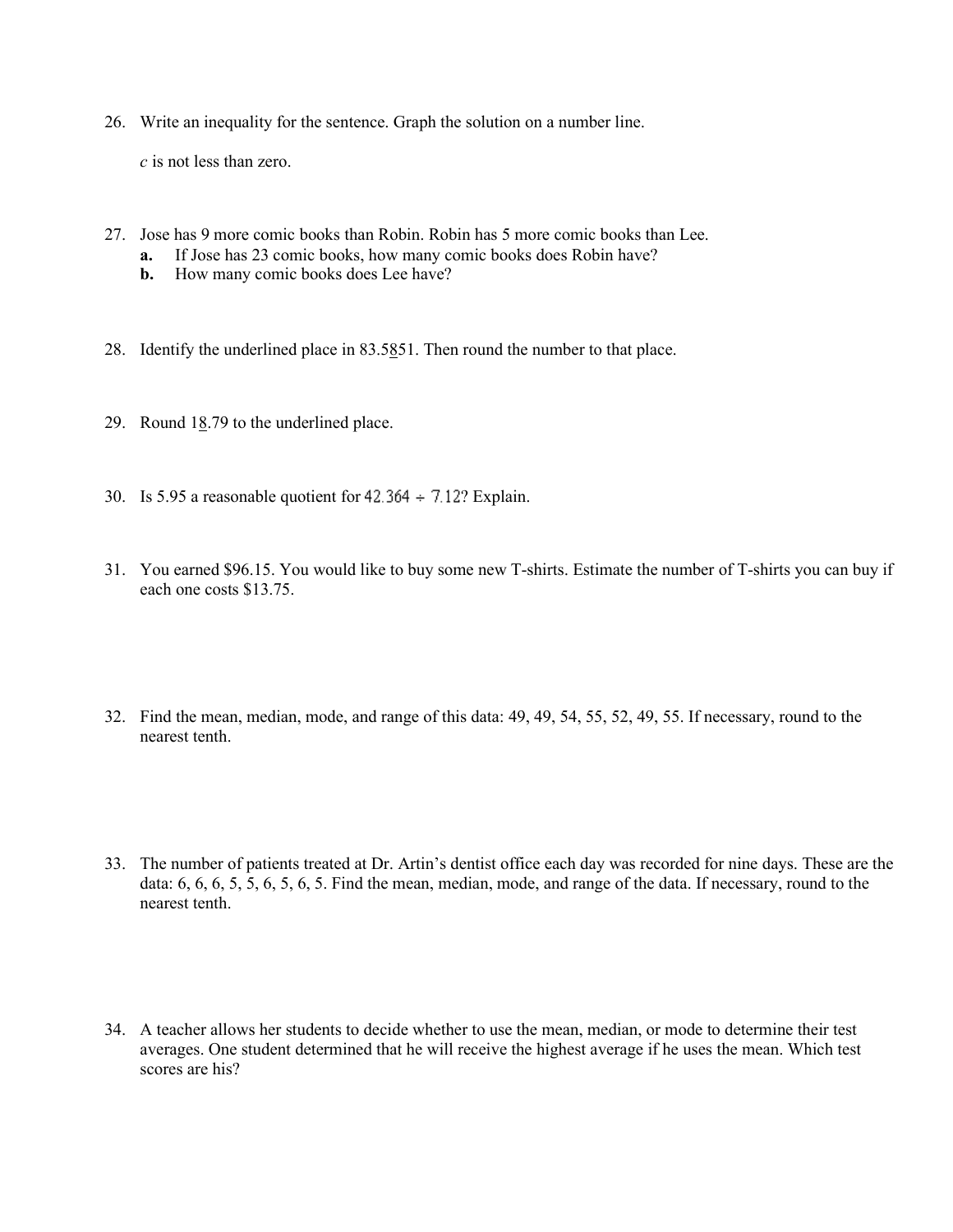35. The table shows the number of tractors per 1,000 people in selected countries. Find the mean, median, and mode of the data.

| Country              | <b>Number</b> |
|----------------------|---------------|
| Ireland              | 47            |
| Norway               | 41            |
| Denmark              | 40            |
| Canada               | 35            |
| France               | 30            |
| Sweden               | 27            |
| Germany              | 27            |
| Japan                | 25            |
| Italy                | 23            |
| <b>United States</b> | 22            |
| Spain                | 18            |
| Switzerland          | 17            |
| United Kingdom       |               |

- 36. Use the formula  $d = rt$ . Find *t* for  $r = 46.6$  m/h and  $d = 456.68$  m.
- 37. The formula  $F = \frac{n}{4} + 37$  estimates the temperature *F* in degrees Fahrenheit when crickets chirp *n* times per minute. Use the formula to estimate the temperature when  $n = 75$  chirps/min. Round to the nearest whole number, if necessary.
- 38. Use the formula  $P = 2l + 2w$ . Find the perimeter of a rectangle with a length of 12.9 ft and a width of 19.3 ft.
- 39. The Johnsons framed a family picture to hang on the wall. The perimeter of the frame is 72 inches. Use the formula  $P = 2l + 2w$  to find the length of the frame if the width is 14 inches.

#### **Solve the equation.**

- 40.  $2.5 = d (-20)$
- 41.  $39.7 + b + 30.1 = 165.288$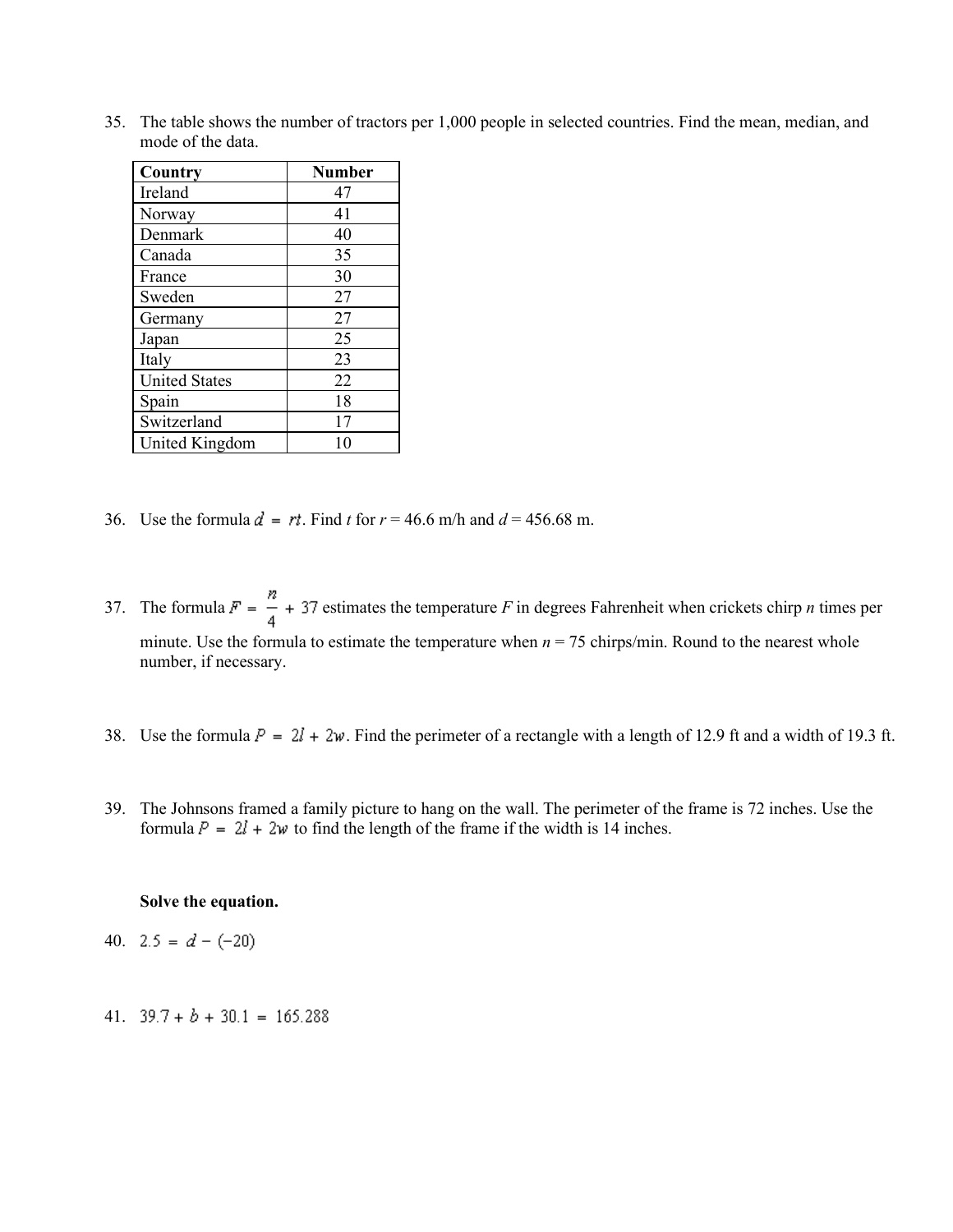42. 
$$
\frac{m}{-4} = -2.95
$$

- 43. A farm produces an average of 17.1 liters of milk per day. About how many days will it take to produce 200 liters of milk?
- 44. A baseball player was at bat 428 times in one season, and had a batting average of .344. The batting average formula is  $a = \frac{h}{n}$ , where *a* is the batting average, *h* is the number of hits, and *n* is the number of times at bat. Use the formula to find the number of hits the baseball player made.

## **Solve by simplifying the problem.**

 45. The houses on your street are numbered with odd numbers starting with 1 and ending with 201. How many house numbers contain at least one 7?

#### **Solve using any strategy.**

- 46. A school band has a brass section of trumpet, trombone, and tuba players. There are twice as many trombones as tubas, and half as many trombones as trumpets. If there are two tubas in the band, what is the total number of players in the brass section?
- 47. It cost Neil \$2.88 to make 2 dozen muffins. He sold the muffins for \$.80 each. If Neil sold 6 dozen muffins, how much profit did he make from the sale?
- 48. Which fraction is equivalent to  $\frac{35}{21}$ ?

49. Write 
$$
\frac{8}{74}
$$
 in simplest form.

50. Write 
$$
\frac{12gh}{36g^2h^3}
$$
 in simplest form.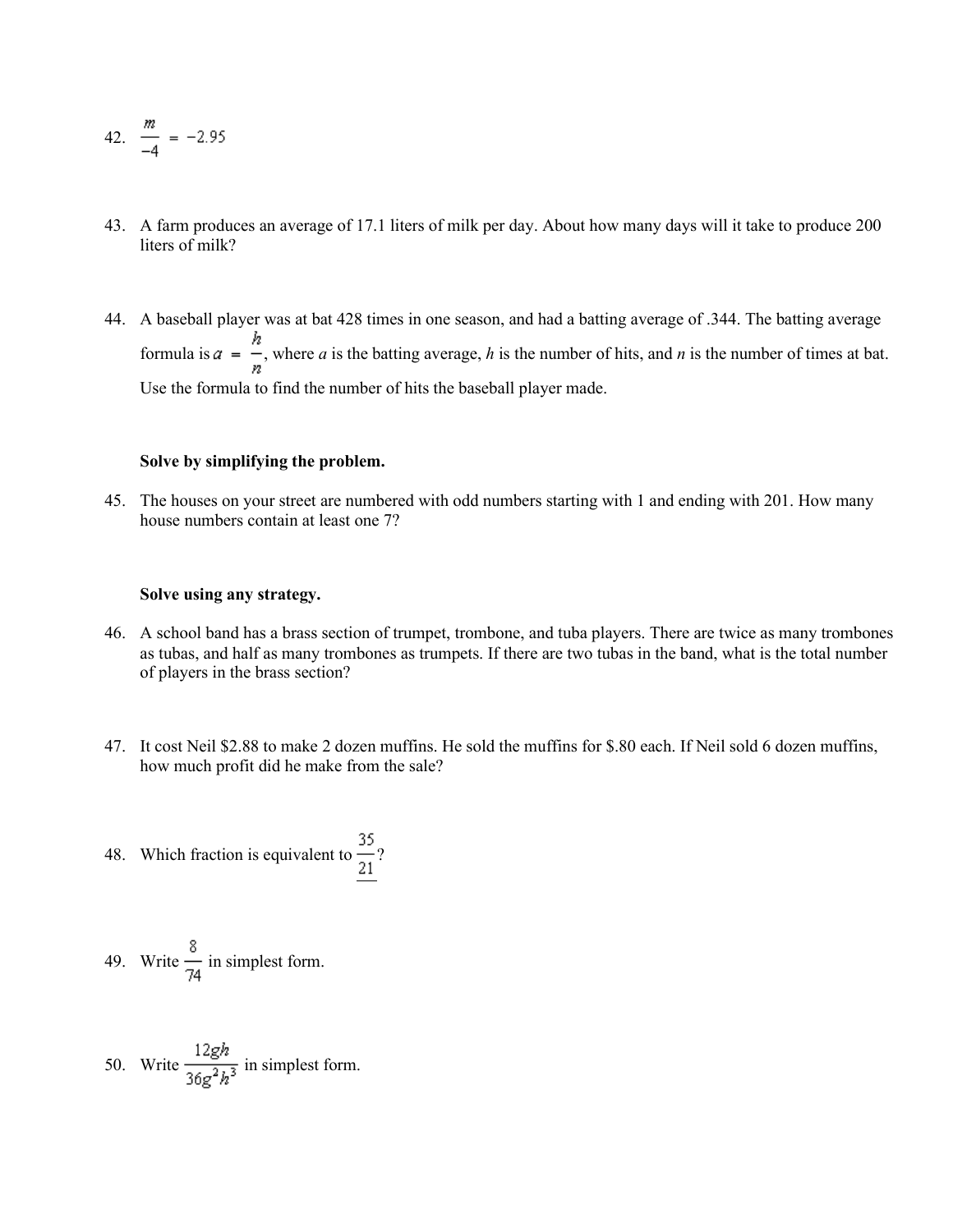51. Crystal wants to put a fence around her vegetable garden. Her garden is 5 ft wide and 4 ft long. She plans to put a post at each corner and at every foot. How many fence posts will Crystal need?

## **Graph on a number line.**

- 52.  $2\frac{1}{2}$
- 53.  $-\frac{6}{7}$ 
	- 54. 0.1

Use a number line to compare the fractions. Use <, >, or =.



**Write as a decimal.**



$$
58. \quad 2\frac{5}{16}
$$

**Order from least to greatest.**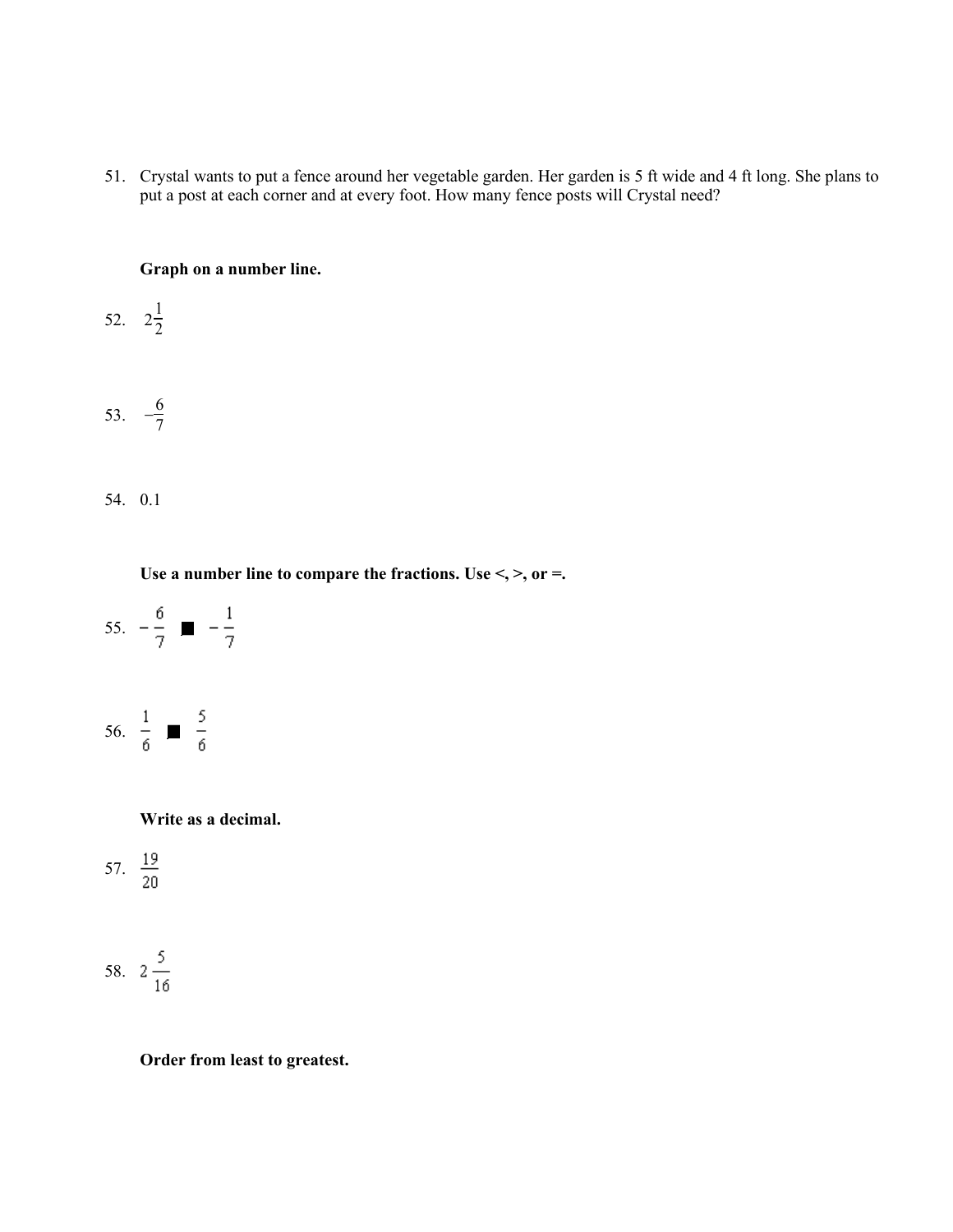59. 
$$
-0.9, 0.45, \frac{1}{3}, \frac{1}{9}
$$

$$
60. \quad -\frac{3}{8}, \quad -0.6, \quad -1.3, \quad -\frac{1}{2}
$$

## **Write the decimal as a fraction or a mixed number in simplest form.**

61. 2.5

62. 1.48

**Find the sum or difference. Simplify if possible.**

63.  $\frac{4}{12} + \frac{9}{12}$ 

$$
64. \quad \frac{11}{w} - \frac{5}{w}
$$

**Find the product. Simplify if possible.**

65.  $-1\frac{3}{7}$ .

$$
66. \ \ \frac{4}{2a} \cdot \frac{a}{11}
$$

# **Find the quotient. Simplify if possible.**

67.  $2\frac{2}{3} \div 1\frac{1}{11}$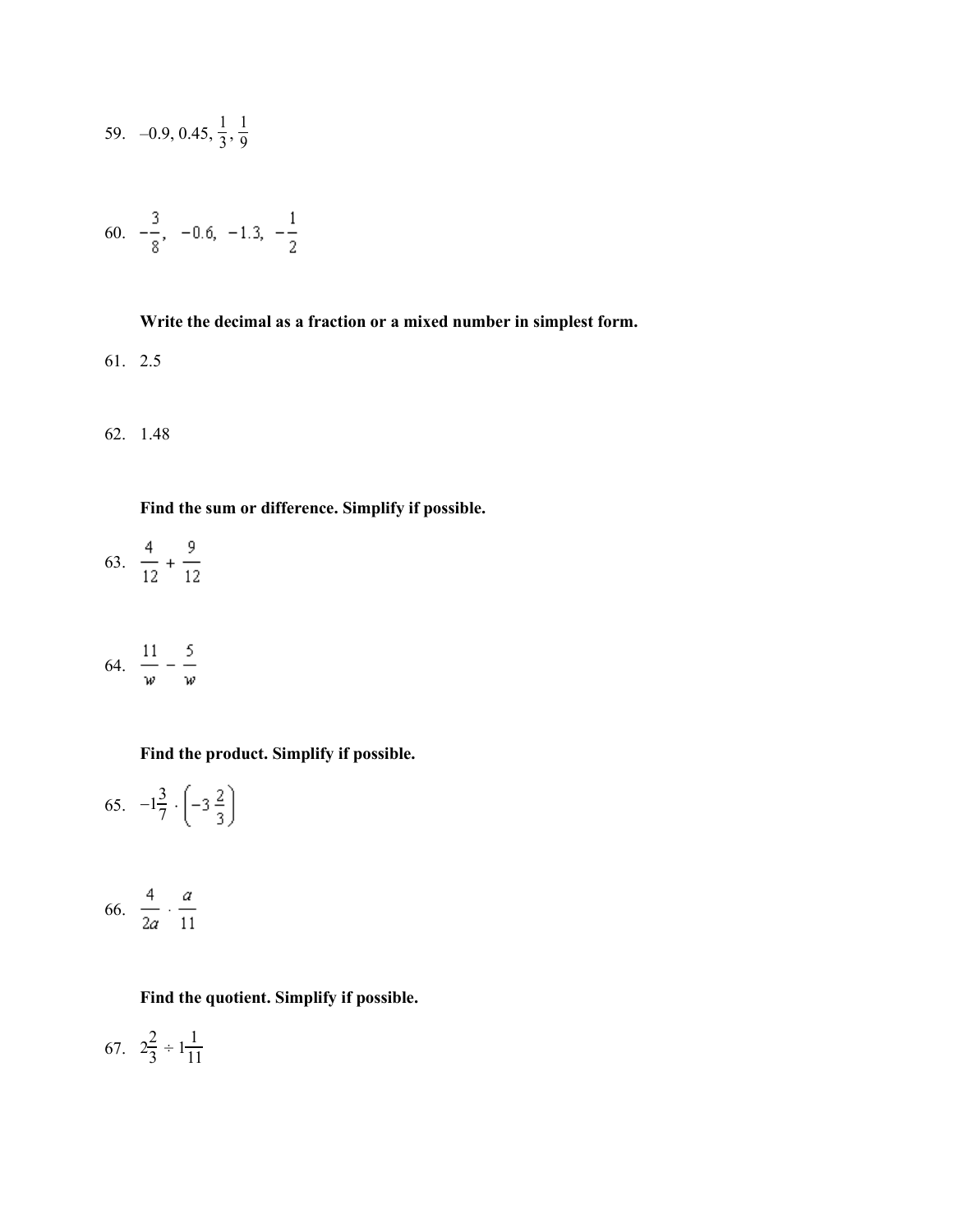

73. Mr. Johnston needs a shelf to hold a set of textbooks, each  $1-\frac{3}{4}$  in. wide. How many books will fit on a 35-in.long shelf?

#### **Write the ratio as a fraction in simplest form.**

- 74. 30 : 48
- 75. 24 to 20
- 76. In the population of a particular country, the male-to-female ratio is 46 to 54. Write this ratio as a fraction in simplest form.
- 77. Convert 50 mi/h to feet per minute.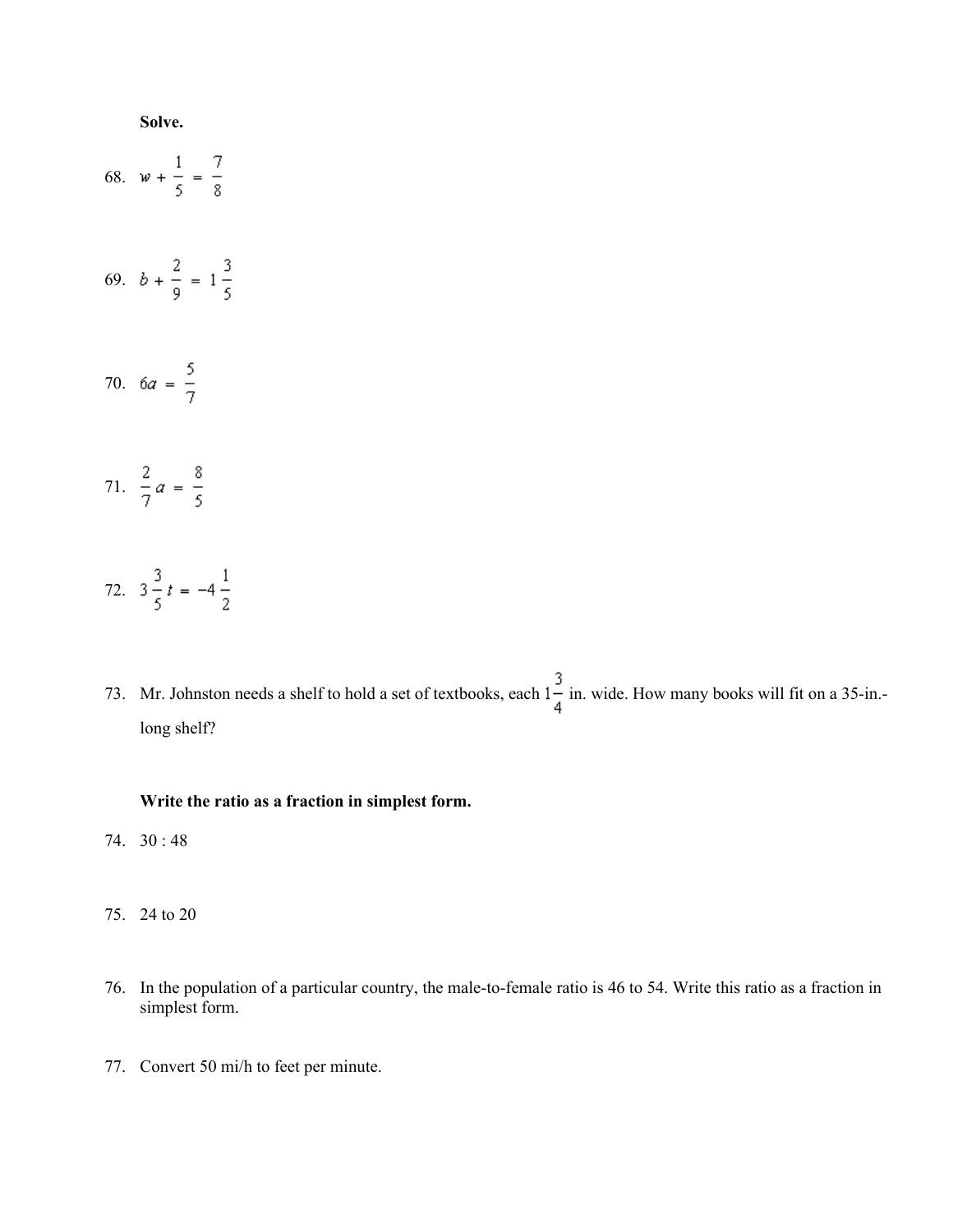#### **Solve the proportion.**

78. 
$$
\frac{4}{21} = \frac{x}{168}
$$

79.  $\frac{10}{a} = \frac{15}{30}$ 

$$
80. \quad \frac{b}{10.5} = \frac{157.5}{52.5}
$$

- 81. One hundred nautical miles equals about 185 kilometers. To the nearest kilometer, how far in kilometers is 290 nautical miles?
- 82. Find 78% of 380. Round to the nearest tenth of a percent if necessary.
- 83. What percent of 67 is 33? If necessary, round to the nearest tenth of a percent.
- 84. Emma already has read 6 of 20 books on her summer reading list. What percent of the books on her list has she read already?
- 85. Two U.S. states are not part of the continental United States. What percent of the fifty U.S. states are included in the continental United States?
- 86. 20 is 50% of what number? If necessary, round to the nearest tenth.

## **Write the percent as a fraction or mixed number in simplest form.**

- 87. 35%
- 88. 155%
- 89. Write 88.2*%* as a decimal.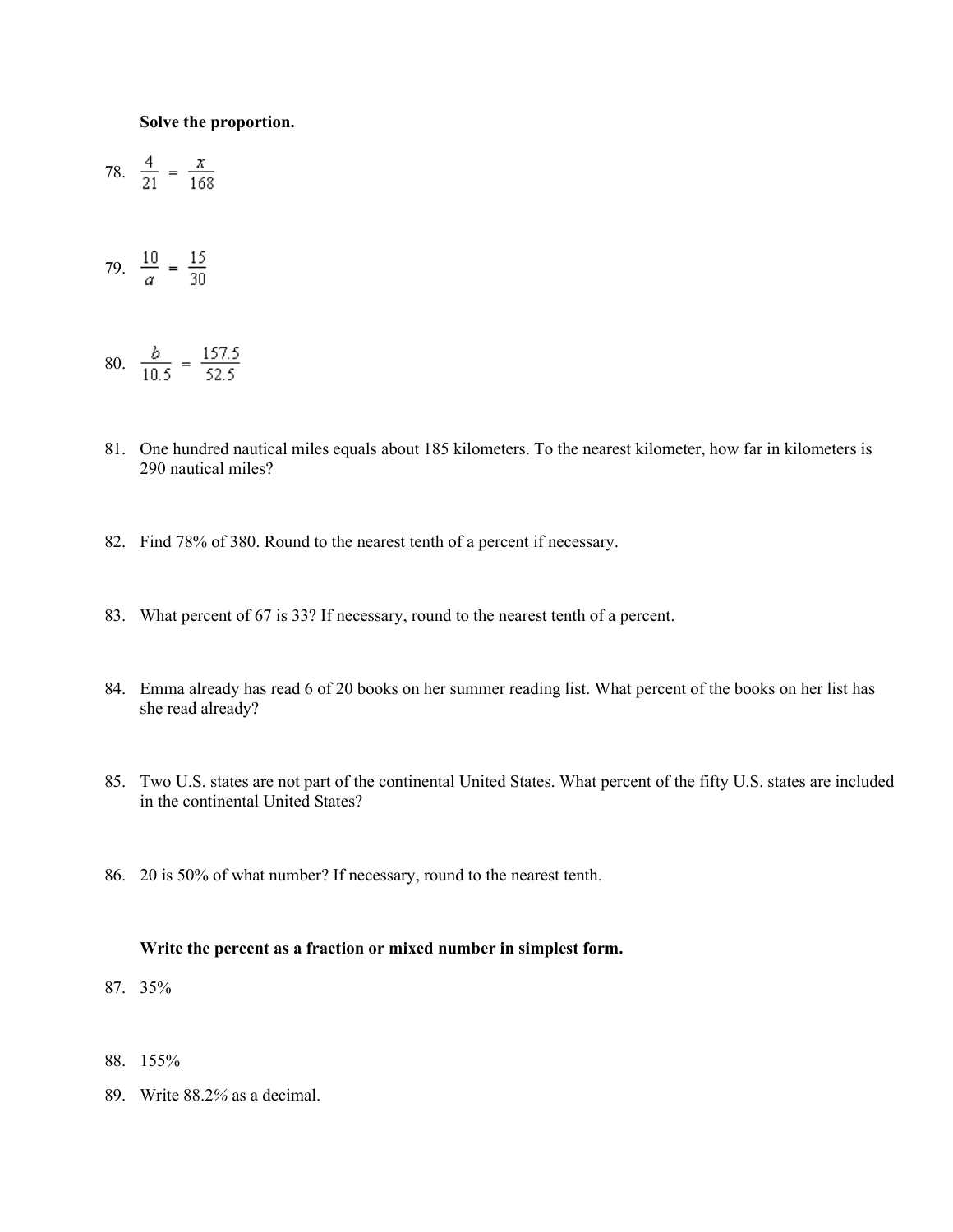90. At the Mega Theater, 80% of the movies this weekend are comedies. As a fraction in simplest form, what fraction of the movies are comedies?

## **Write the decimal as a percent.**

- 91. 0.798
- 92. 1.513

**Write the fraction as a percent. Round to the nearest tenth of a percent if necessary.**

93.  $\frac{17}{40}$ 

## **Write an equation and solve. Round to the nearest tenth where necessary.**

- 94. What is 35% of 63?
- 95. 19 is what percent of 40?
- 96. 64 is 80% of what?
- 97. What percent of 24 is 30?
- 98. 21 is 35% of what number?
- 99. In a survey, 480 people, or 75%, said they attended a movie at least once a month. How many people were surveyed?
- 100. The circulation of a newsletter decreased from 3,200 to 2,464. What was the percent of decrease in circulation?

## **Find the real-number root.**